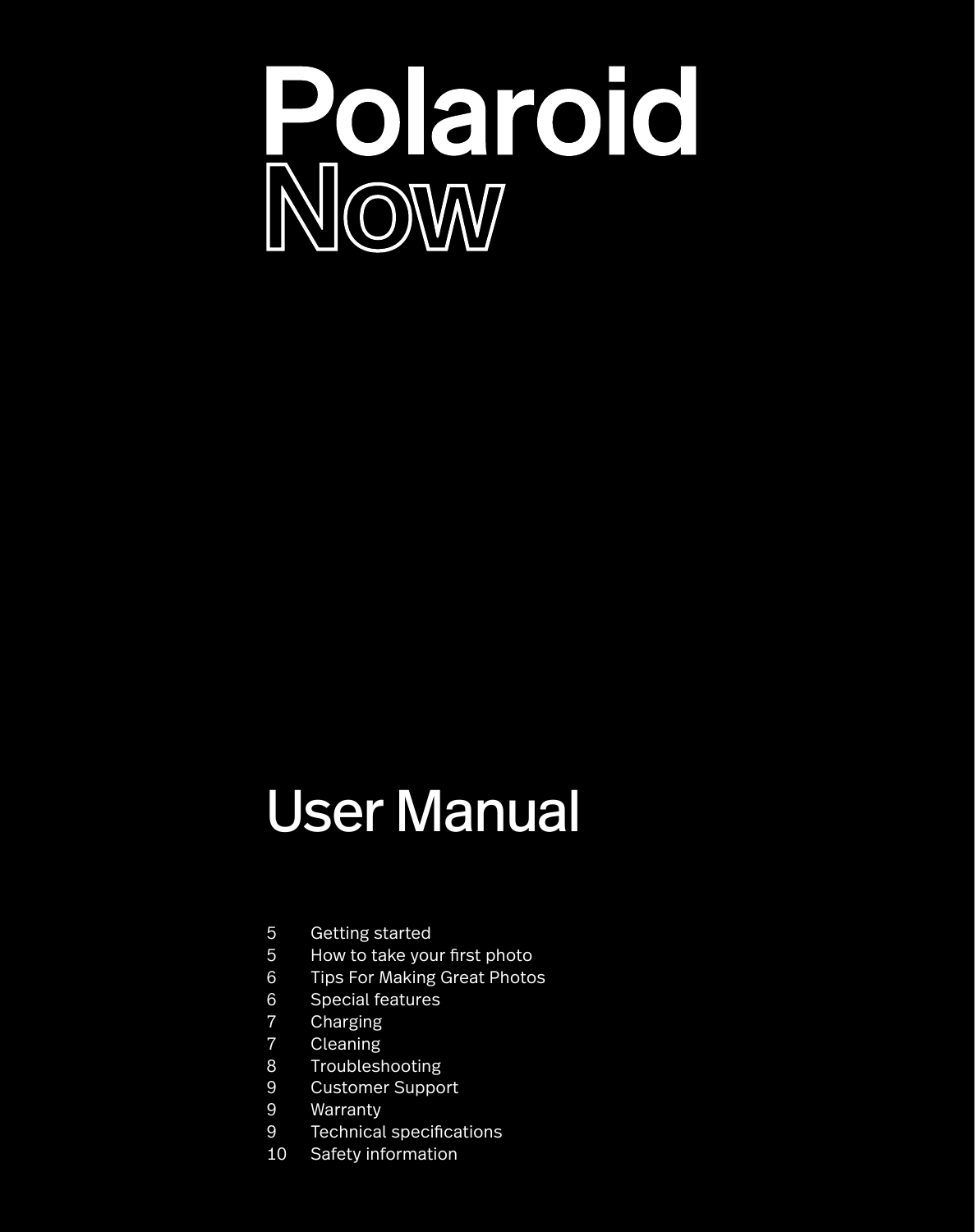# Polaroid Now



The Polaroid Now catches life as you live it. Our autofocus camera gives you great quality photos wherever the moment takes you. In this manual we will take you through everything you need to know; from how to take your first Polaroid photograph to support if you ever need it, so can get the most out of your new Polaroid camera.

### **PolaroidNow**

i-Type film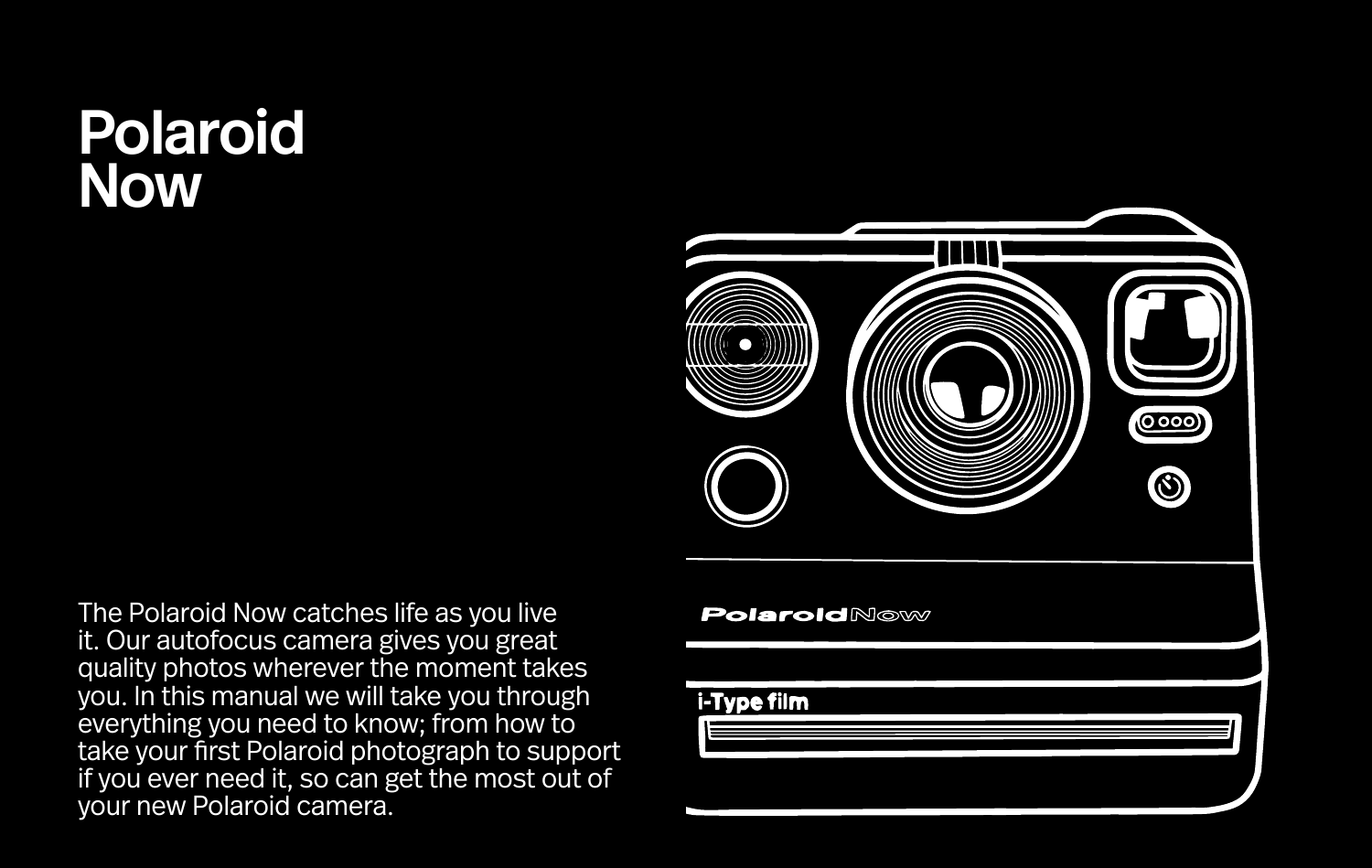



- **A** Shutter Button
- **B** Lens
- **C** Flash
- **D** Viewfinder
- Self-timer & Double Exposure
- **B** Film Door Button

### Film Counter Display

| <b>Display</b> |               | This means:            |
|----------------|---------------|------------------------|
| Unlit          | $\rightarrow$ | Camera is off          |
| $\Omega$       | $\rightarrow$ | No film                |
| 1              | $\rightarrow$ | One photo remaining    |
| $\overline{2}$ | $\rightarrow$ | Two photos remaining   |
| 3              | $\rightarrow$ | Three photos remaining |
| 4              | $\rightarrow$ | Four photos remaining  |
| 5              | $\rightarrow$ | Five photos remaining  |
| 6              | $\rightarrow$ | Six photos remaining   |
| 7              | $\rightarrow$ | Seven photos remaining |
| 8              | $\rightarrow$ | Eight photos remaining |
|                | $\rightarrow$ | Darkslide is inside    |
|                |               |                        |

- Display This means: 1 (flashing) → Exposure 1 of Double Exposure 2 (flashing) → Exposure 2 of Double Exposure d o o r → Film Processing Unit door is open
	- → Lens select failure
	- → Object too close
- b (flashing 5x)  $\rightarrow$ **Battery Low**

L

c

 $\begin{array}{c} 0 \\ 0 \\ 0 \\ 0 \\ \end{array}$ 

ā

Film Counter LED **D** Neck Strap Loop **K** Battery Level Indicator

- $\rightarrow$  Eject film animation
- → EV Trim +½ EV
- → EV Trim Normal
- → EV Trim -½ EV

### Getting Started

1. Open the Polaroid Now box and check that you have everything you need:

- **01** Polaroid Now Camera
- 02 Micro USB Charging Cable
- 03 Quick Start Guide
- 04 Camera Neck Strap

### 2. Charge your camera

The Polaroid Now won't be fully charged straight out of the box, so you will need to charge it to get started. Plug the Micro USB side of the cable into the side of the camera and the USB side into your USB charging adapter. The battery level indicator LED next to the Micro USB slot will flash green while the camera is plugged in and charging. It will turn off once the camera is fully charged.

A full charge usually takes about 2 hours through a wall socket with a USB power adapter. A fully-charged Polaroid Now will have enough power to shoot 15 packs of film, depending on usage. Remember to turn off the Polaroid Now after use to save battery life.

### 3. Attach your neck strap

01





03





### 4. Find your instant film

The Polaroid Now uses i-Type and 600 instant film. Get that iconic Polaroid frame in color, black and white, or with our special edition frames. Find your next film [here](https://polaroid.com/collections/instant-film) , then you're ready to take your first Polaroid photograph.

### How To Take Your First Photo

### 1. Turn on the Polaroid Now camera

Press the ON | OFF button for 1/2 a second. The film counter display will show the number '0' because there is currently no film in the camera.

### 2. Insert your film pack

Push the film door button to open the film door, then insert the film pack into film chamber of your camera. Push the film pack all the way in with the darkslide facing up and the tab facing toward you. Close the film door. The darkslide will eject. Remove the darkslide and allow the film shield to roll back in. This shield is designed to protect images from light as they develop, so don't remove it. If the darkslide has not ejected, remove the film pack and re-insert it to make sure it is pushed all the way into the back of the camera.

We recommend using i-Type film as the camera is optimized for use with this particular film.

**5**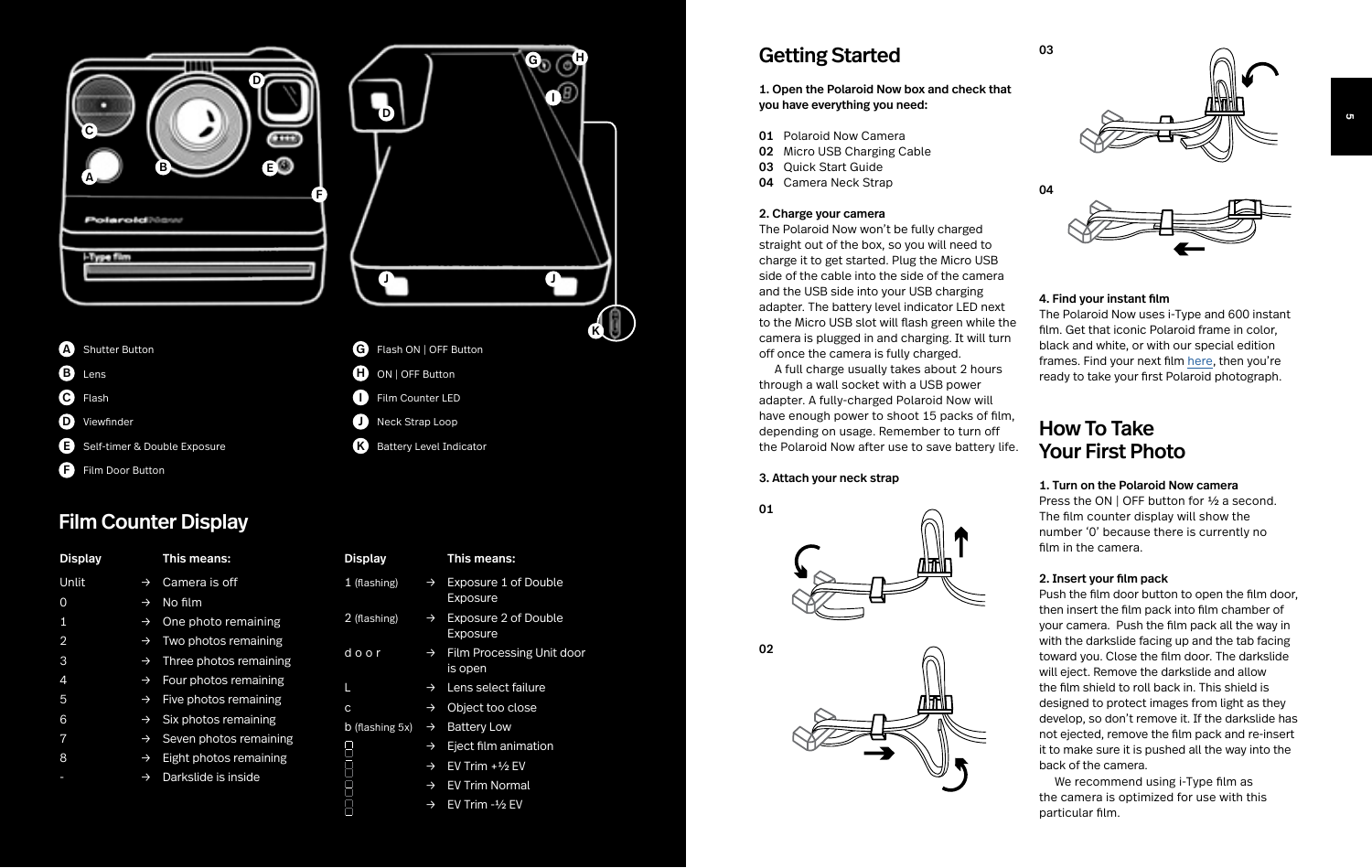### 3. Set the flash mode

In any situation where you are not shooting in bright, direct sunlight, we recommend using the flash to achieve the best shots. That's why the flash will trigger by default every time you use the Polaroid Now.

To make sure the camera always displays the right film count, always finish the film pack before inserting a new one. If you decide to switch packs anyway, be aware that one photo will be wasted as it will be exposed to light. That's why every pack has a darkslide.

Shooting without the flash can give you some beautiful results as well, but remember you need another source of light to make sure your photo will turn out. To shoot without the flash, press the flash button on the back panel once.

After taking the photo the flash will be reenabled. To disable the flash until you power off the camera, double press the flash button.

### 4. Position yourself

Make sure you are at least 55cm (1.8ft) away from your subject.

### 5. Aim at your subject

The Polaroid Now uses a viewfinder located on the left side of the lens barrel. To aim at your subject, simply align your eye with the viewfinder barrel and use the image you see to compose your shot.

### 6. Press the shutter button

Press the shutter button to take your photo. The photo will be ejected from the slot at the front of the camera as soon as you let go of the shutter button. You will see that the photo will be covered with a film shield to protect it from light.

### 7. Remove the photo

Gently lift the film shield so it rolls back into the camera. Remove the photo and place it face down to continue shielding it from light as it develops. Don't shake it! Check the back of your film packet for the correct developing times.

#### 8. Turn the camera off

Press the ON | OFF button for ½ a second to turn off the Polaroid Now.

### Tips For Making Great Photos

### Natural light

Light is your best friend when it comes to instant photograph, so we recommend to always use the flash. However, on a sunny day outdoors, you don't need to use your flash at all. Make sure not to shoot towards the sun, shoot with the sun behind you instead, facing your subject directly or side-on, to give you a bright and clear picture without shadow on your subject. For the best results without the flash, the most important thing to remember is to keep your camera as steady as possible. For example, by holding your camera with both hands and putting your elbows on a table.

#### Framing

Be aware that your photo will not exactly reflect what you see through the viewfinder. For subjects closer than 1.2m (3.93ft) you should adjust your aim slightly up and to the left.

### Composition

It's possible to change the photo composition after focusing on your subject. The shutter button has two positions. First half-press the shutter button, then change the composition and fully press to take the photo.

### Special Features

### Self-Timer

Get yourself in the photograph with the selftimer. Tap the self-timer button once. The LED will light up orange, indicating that the self-timer is activated. Once you have framed your photo, press the shutter button. The orange LED will blink to indicate the self-timer countdown. You have 9 seconds before the photo is taken.

To make self-timer photos without flash, first activate the self-timer, then press the flash button.

If you change your mind, you can cancel the self-timer by pressing the self-timer button again.

#### Double Exposure

Express yourself in more ways than one with the Double Exposure feature, which allows you to combine two images in one photo. Press the self-timer button twice to enable double exposure mode. The display will flash '1' until the first shot is taken, then flash '2' until the second shot is taken.

#### Flash

Double tap to disable flash until the camera is powered off.

### Exposure compensation (Trim EV)

For the more experienced photographers, the camera has an exposure compensation mode. This mode allows you to make your photo brighter or darker. This might be to intentionally under- or over-expose, or could be to compensate for scenes with atypical distribution of light and dark elements, such as a landscape with a bright sky or subject with a contrasting background.

+½ EV and -½ EV settings are available which make your photos slightly brighter or darker respectively. To access the Trim EV mode, hold the flash button down for one second. A small line will appear in the display. Tapping the flash button cycles through +1⁄2 EV → Normal EV → -1⁄2 EV. When you have chosen your EV setting, press the shutter button as you normally would. Remember: the flash is on during this time unless you turned it off previously. After two seconds, the screen will alternate displaying the film count and EV setting.

### Charging

Above the Micro USB slot sits the battery level indicator LED to let you know what your battery level is. To check the camera's battery level, turn the camera on and look at the battery level indicator LED in relation to this table.

| <b>Battery Level</b> |               |                               |
|----------------------|---------------|-------------------------------|
| Indicator LED        |               | This means:                   |
| No Light             |               | $\rightarrow$ Camera is off   |
| Green                |               | $\rightarrow$ Charged         |
|                      |               | (Enough for 15 packs of film) |
| Orange               | $\rightarrow$ | Medium battery                |
|                      |               | (Enough for 1 pack of film)   |
| Red                  |               | Low battery                   |

To charge the camera, insert the charging cable into the Micro USB slot. Once you do that, the LED light will let you know how much charge you have remaining.

| <b>Battery Level</b><br><b>Indicator LED</b> |               | This means:                                                            |
|----------------------------------------------|---------------|------------------------------------------------------------------------|
| No Light<br>Green                            | $\rightarrow$ | $\rightarrow$ Camera is fully charged<br>Charging, battery almost full |
| Orange                                       |               | $\rightarrow$ Charging, battery is half full                           |
| Red                                          |               | Charging, battery is low                                               |

### Cleaning

To clean the lens, use a microfiber cloth designed for that purpose. This will ensure that you do not scratch the lens or leave behind any strands that may impact the quality of your photos.

Spotted marks on your photographs? Dirty rollers could be one of the reasons.

When you take a Polaroid photograph, the film goes through two metal rollers. This is where the developer paste is spread between the negative and positive components of the photo before it exits through the film door. If these rollers are dirty or just a little uneven, the chemistry will not spread evenly across the photograph and you get small marks.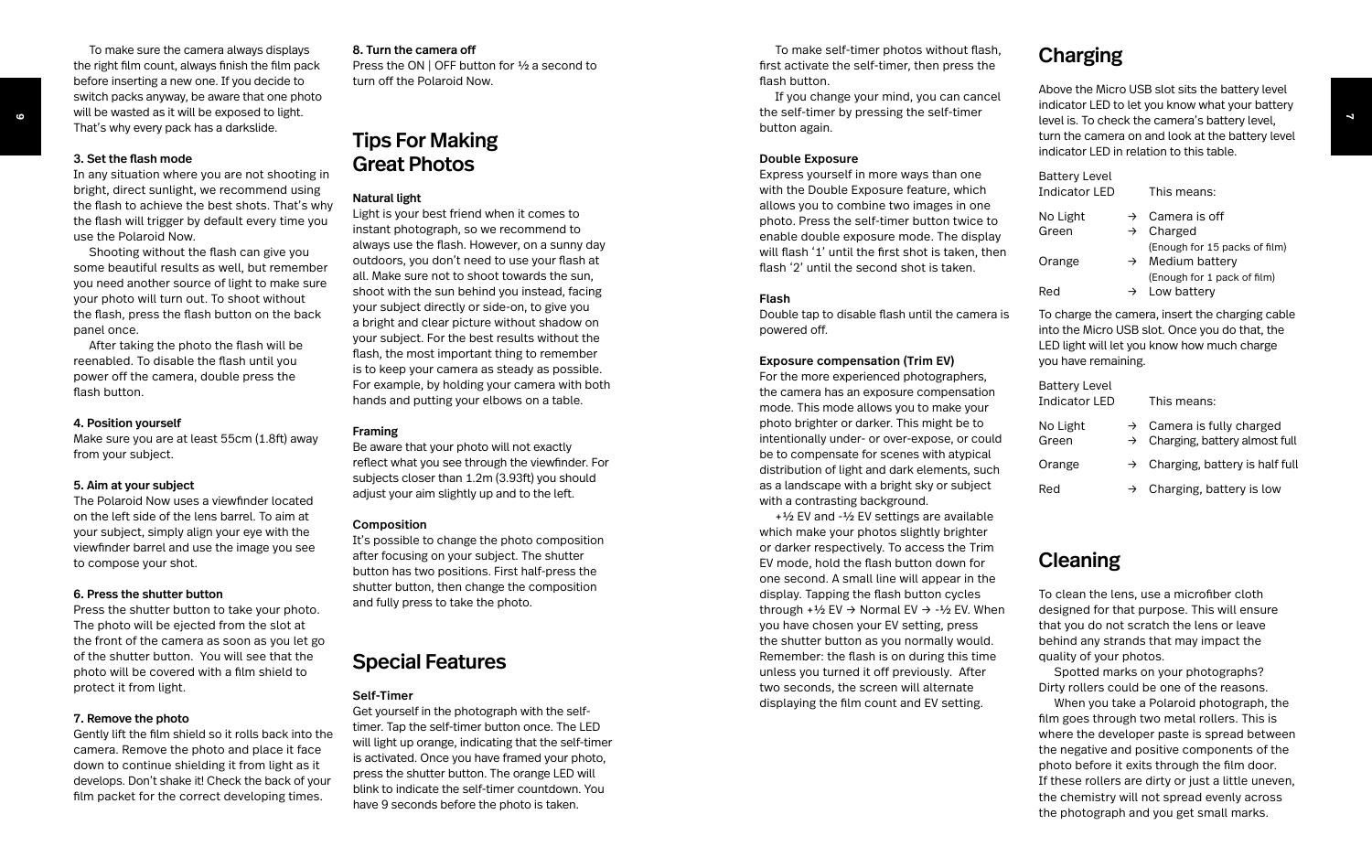compartment of the camera (the film can remain in the camera while cleaning) and grab a soft, damp cloth. Rotate the rollers by turning the black plastic gear on the bottom left and wipe the cloth across the rollers as they move. Make sure the rollers are dry before you use your camera again.

To clean the rollers, open the film door

We recommend that you check the rollers between every pack of film, and clean them every 2-3 packs even if they look perfectly clean.

### Troubleshooting

### 1. My Polaroid Now won't eject my photo or darkslide.

Make sure your Polaroid Now camera is charged. The camera's battery level indicator LED will blink red if it doesn't have enough charge to operate. If this is the case, you should recharge your camera then try again.

Still having trouble? Check how many photos you have left. Hold down the power button for two seconds and the film counter display will indicate how many shots you have left in the film pack. If the LED shows '0' this means that there are no shots left in the film pack.

### 2. The flash doesn't fire when I take a photo.

The Polaroid Now automatically turns the flash on when you power on the camera. If it's not firing, press the flash button once until you see the lightning bolt illuminate. When taking photos make sure you don't accidentally press the flash button.

#### 3. My photo turned out too dark.

Polaroid cameras love light, so the more light you have the better.

Make sure you are not shooting towards the sun. When shooting towards sunlight, the excessive light may cause the camera to overcompensate when exposing the image, creating an image that is too dark to expose your subject properly.

If you're taking photos inside and you

don't want to use the flash, make sure you find another light source – or use the flash. The flash is also useful at night-time, dusk, and cloudy days.

### 4. My photo turned out blurry or fuzzy.

Make sure you are at least 55cm (1.8ft) away from your subject. When shooting, make sure you hold the camera steady, especially in low light conditions, and have a strong light source to illuminate your subject.

### 5. The film counter display shows the wrong number.

The display resets to '8' every time a cassette is inserted. If a part-used cassette is inserted, the camera will display '8' and countdown as each photo is taken. When you next insert a full film pack, the counter will correctly show 8 remaining photos.

### 6. I took the first shot of a double exposure photo, but I changed my mind.

Switch off your camera, press and hold down the shutter button. Switch on the camera again and the film count will display "-". Continue to hold the shutter button for over 10 seconds until the film is ejected.

Can't find what you're looking for? Browse our [frequently](https://support.polaroid.com) asked questions .

### Customer Support

We're here to help. Get in touch using the details below.

### USA/Canada usa@polaroid.com +1 212 219 3254

Europe/Rest of World service@polaroid.com 00 800 577 01500

### Polaroid International B.V. 1013AP Amsterdam The Netherlands

For more detailed and up-to-date information, visit [polaroid.com/help](https://polaroid.com/help) .

### **Warranty**

You can find the warranty for the Polaroid Now here: [polaroid.com/warranty](https://polaroid.com/warranty)

### Technical Specifications

General Dimensions 150mm (L) ×111.2mm (W) ×94mm (H)

Weight 445 grams (without film pack)

Operating Temperature 40–108°F / 4–42°C, 5–90% relative humidity

Compatible Film Polaroid i-Type and 600 film in both color and black & white, including special editions.

### Battery High performance lithium-ion battery, 750mAh, 3.7V nominal voltage, 2.775Wh

Materials Outer shells Polycarbonate + ABS plastics

Lens Optical grade polycarbonate lens, coated

Shutter system Custom design using precision step motor

Optical System Lens Fixed focus lens

Focal length Standard lens: 103 mm Portrait lens: 95 mm

Field of view 41° vertical, 40° horizontal

Flash System Vacuum discharge tube strobe